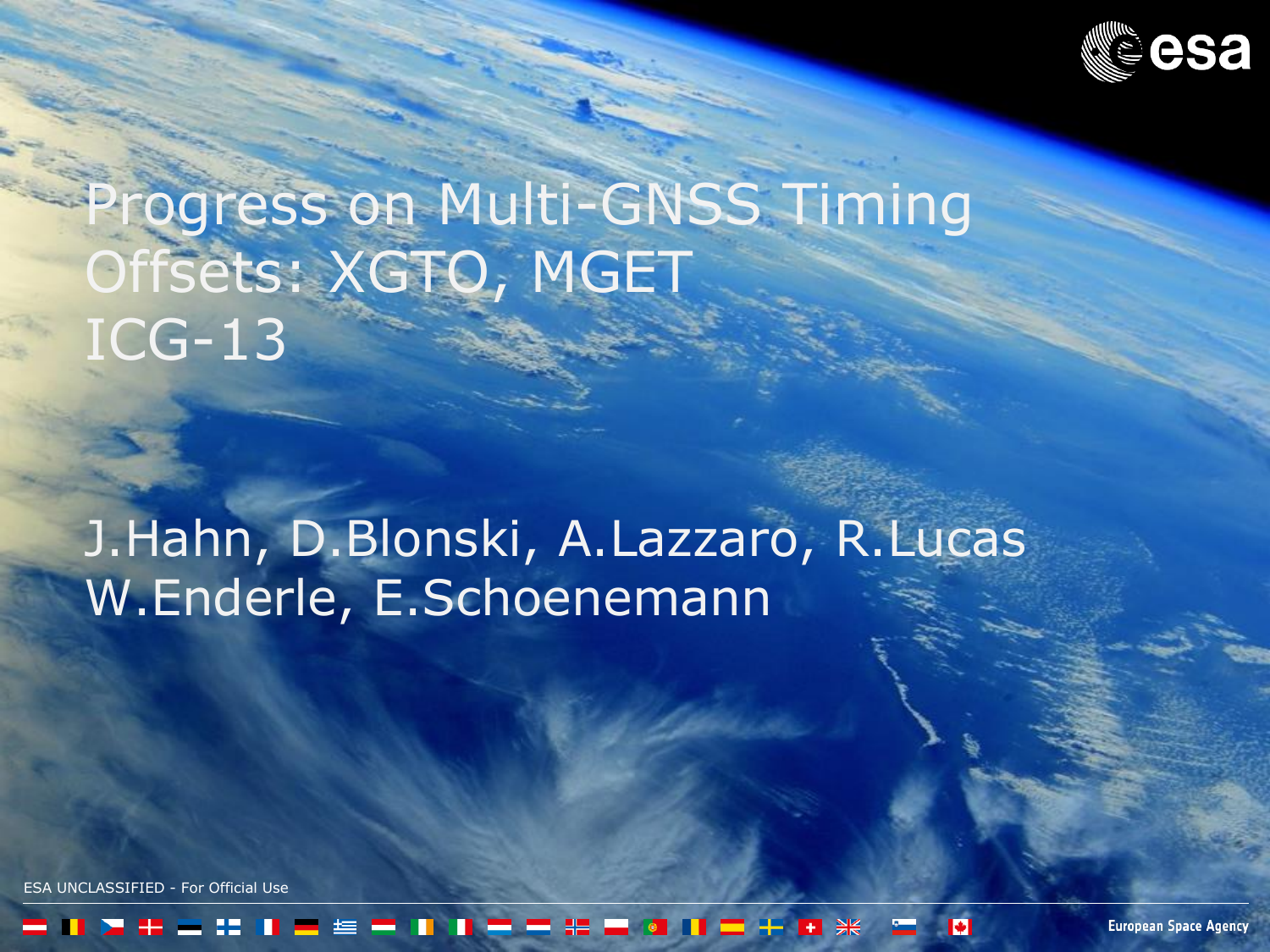#### Background



- The 2nd Timing Workshop (Vienna, June 2018) concluded that the proposals of ESA on the methods based on broadcasting corrections relative to **xGTO** and **MGET** are of considerable interest and require further work on:
	- Assessment of implementation
	- Assess the impact for the different user cases.
- The WG-S Intersessional Meeting (July 2018) invited ESA to consolidate their xGTO and MGET concepts into one proposal for consideration by System Providers with a view to propose a plan for experimentation for the testing of Multi-GNSS time interoperability.
- This presentation presents further results on both concepts and a first assessment of suitability to the different use cases.
- Note, today **Galileo** broadcasts a GPS-Galileo Time Offset on all operational satellites to users !!!

ESA UNCLASSIFIED - For Official Use Jörg Hahn | 06/11/2018 | Slide 2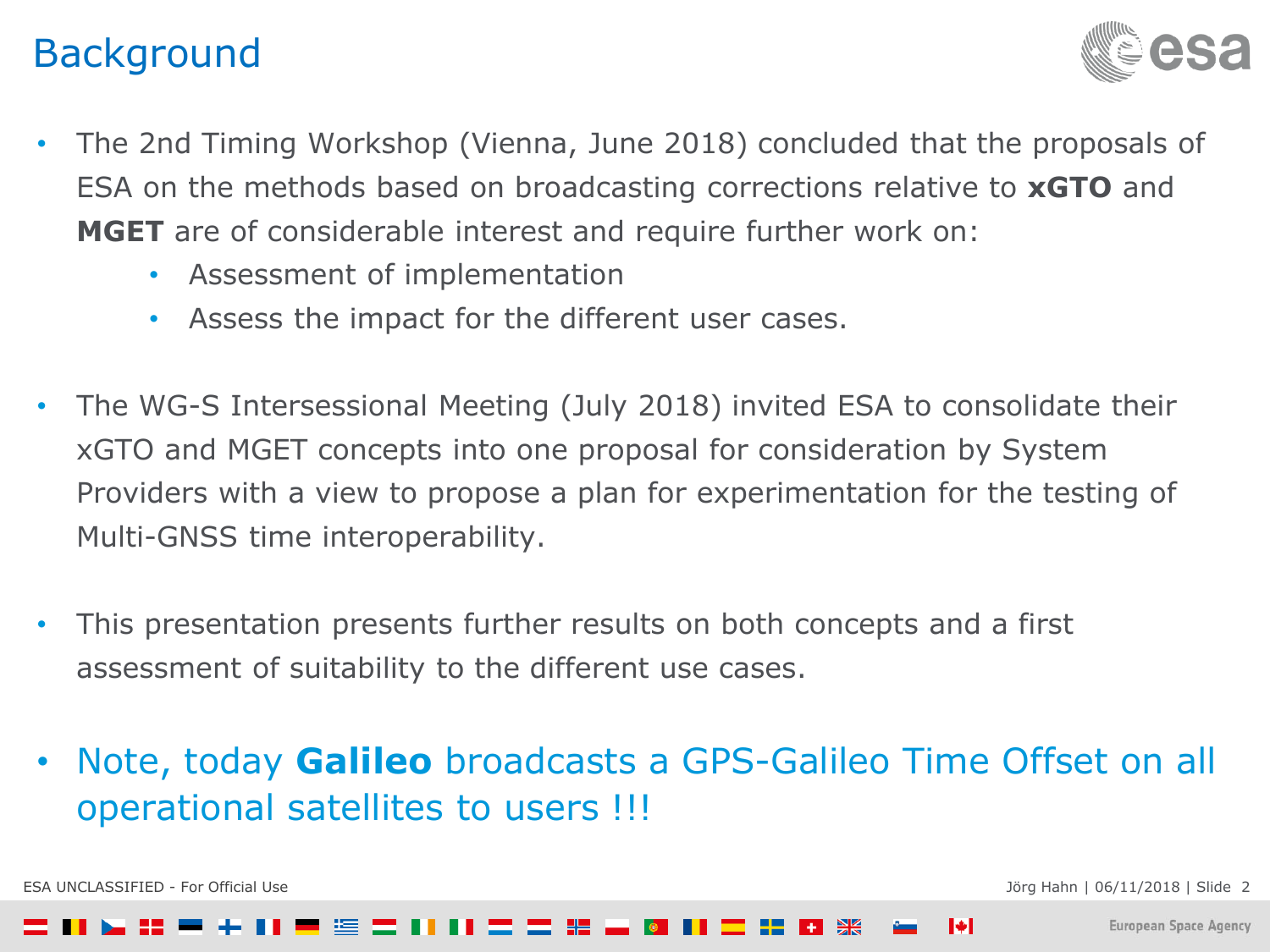#### Recall of xGTO approach:



- The aim of xGTO is:
	- to bridge the gap between different GNSS systems that do not have arranged techniques or strategies to provide an inter-system time offset parameter
	- to improve navigation solution in case of limited satellite visibility
	- to establish an independent method to derive inter-system offsets
	- reduce strict dependency on one GNSS provider
- The implementation and computation of xGTO aims to be common for all GNSS providers.
- Each GNSS system provider X can use a harmonised PVT/PPP technique to obtain a local realization of each GNSS time scale (GNSST<sub>x</sub>) by means of a calibrated combined receiver.
- Each GNSS system provider estimates the offset of the local realisation of its own time scale and the mean of all GNSS system time scales, obtained by the simple average of all  $GNSST_x$ . The offset is defined as Multi-GNSS Time Offset (xGTO)
- xGTO would be broadcasted to users as part of the respective navigation messages

ESA UNCLASSIFIED - For Official Use Jörg Hahn | 06/11/2018 | Slide 3

I÷.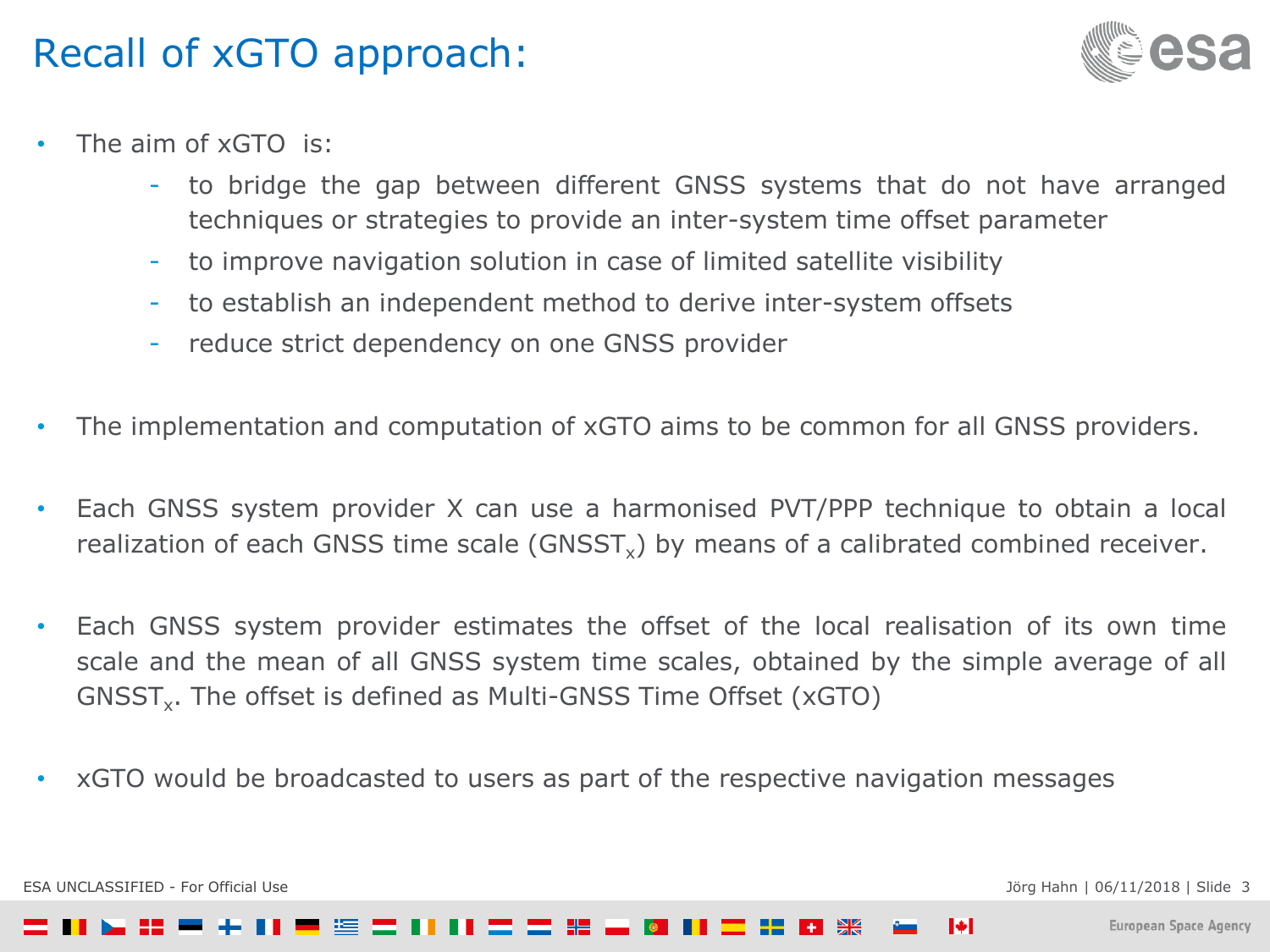#### Scheme of xGTO concept



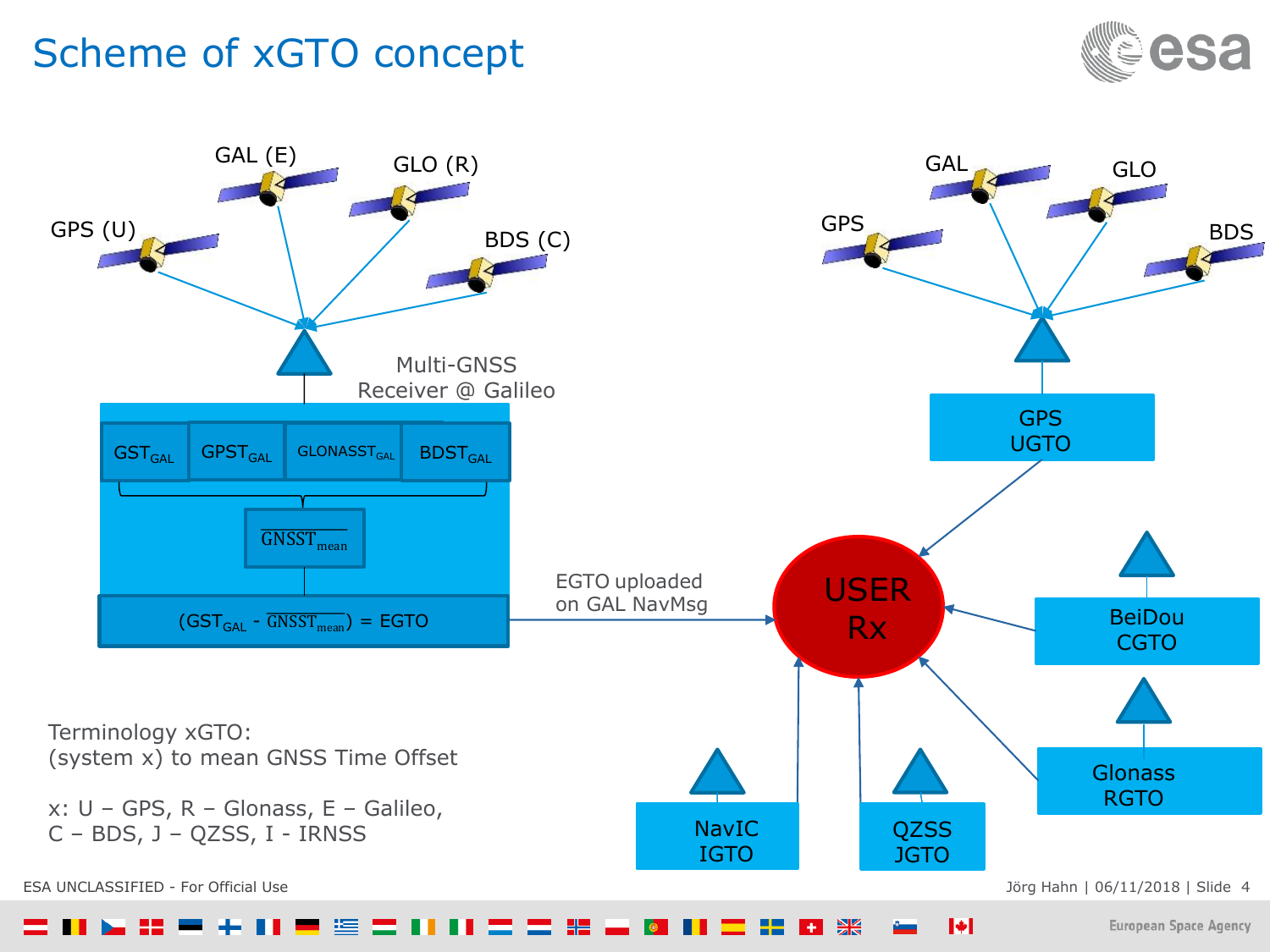#### Results from xGTO analysis



CGGTTS files (GPS+Galileo) from ESTC (ESTEC), FAA1 (Tahiti), DUBA (Dubai)

- **ESTC** = rx1 **generates** EGTO for GAL
- **FAA1** = rx2 **generates** UGTO for GPS
- **DUBA = user receiver** uses EGTO and UGTO to align System Times





 $\blacktriangleright$ 

ESA UNCLASSIFIED - For Official Use Jörg Hahn | 06/11/2018 | Slide 5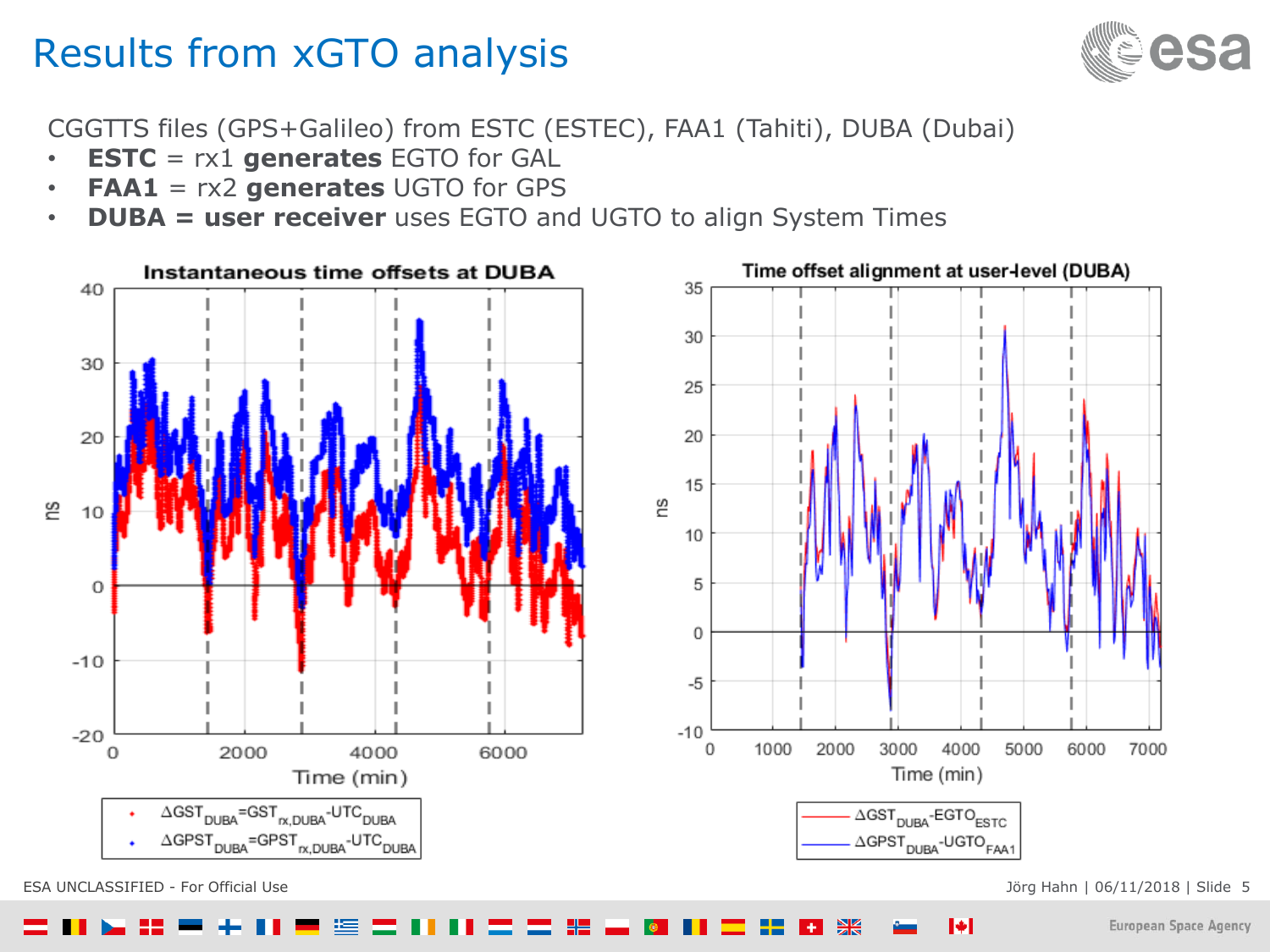#### Results from xGTO analysis



CGGTTS files (GPS+Galileo) from ESTC (ESTEC), FAA1 (Tahiti), DUBA (Dubai)

- $ESTC = r \times 1$  generates EGTO for GAL
- $FAA1 = rx2$  generates UGTO for GPS
- DUBA = user receiver uses EGTO and UGTO to align System Times



Instantaneous GGTO

Broadcasted GGTO

- **Red line** is the difference between GST and GPST raw data, namely the instantaneous GGTO derived from measurements.
- **Blue line** is an indication of the residual error for the time offset estimation at different locations.
- **By using xGTO a similar or better performance can be expected wrt to the current GGTO.**
- Note, this case was limited to GPS and Galileo times

IФI

ESA UNCLASSIFIED - For Official Use Jörg Hahn | 06/11/2018 | Slide 6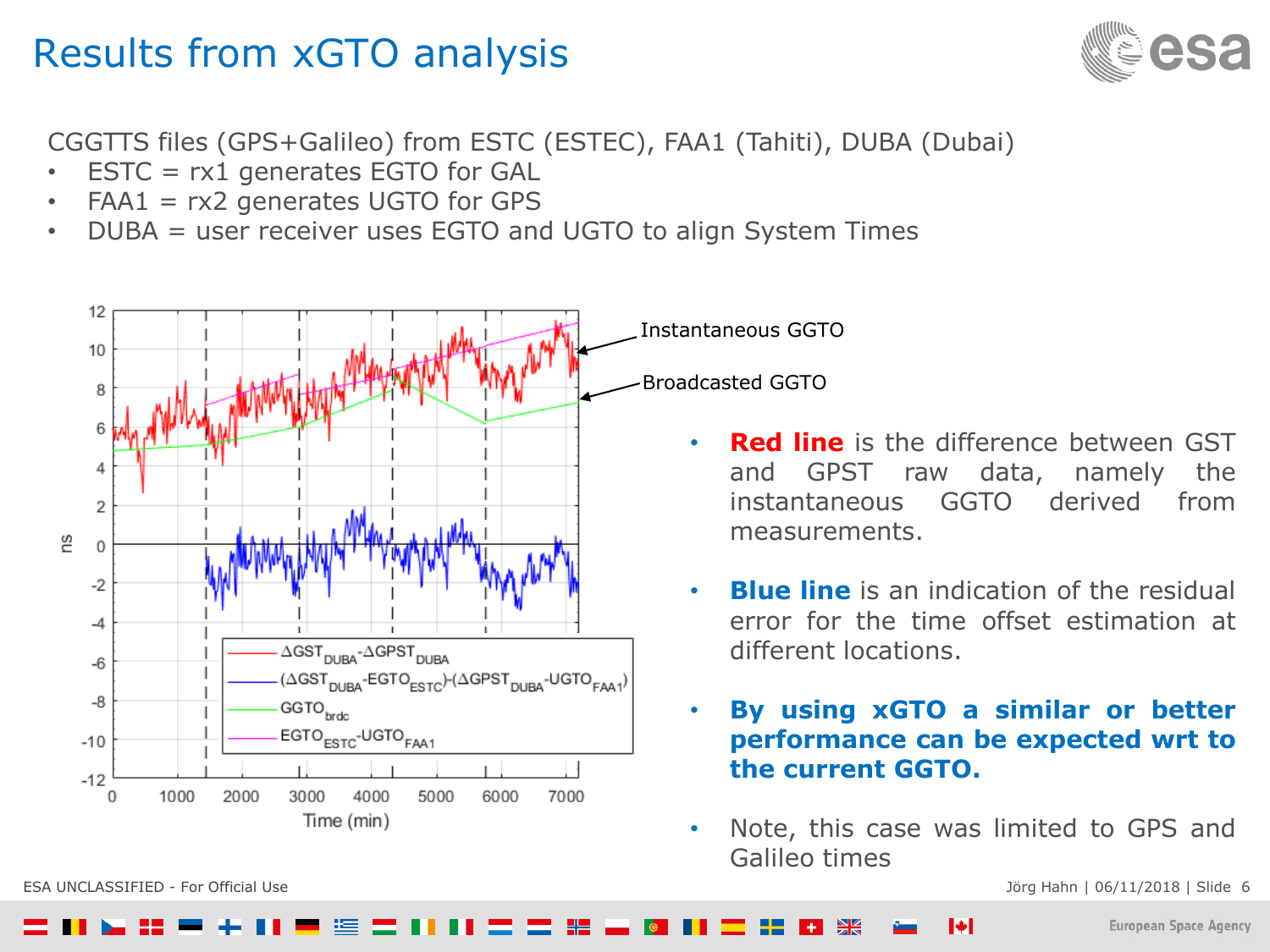#### Recall of MGET Approach



- All GNSS providers have committed to steer their system time towards UTC
- MGET is proposed to be common, but system independent time reference
- MGET is proposed to be an ensemble paper time, generated based on contributions from the different GNSS, predicted and valid for a specified time period, e.g. 24 hours
- MGET has to be generated, provided and maintained by an entity
- GNSS Systems Time offsets against MGET is considered to be known in advance with a certain accuracy
- Each GNSS Service Provider would provide the respective time off-set between MGET and their GNSS System Time in the navigation message
- Each GNSS Service Provider would be solely responsible for computing their offset to the common time scale - MGET

M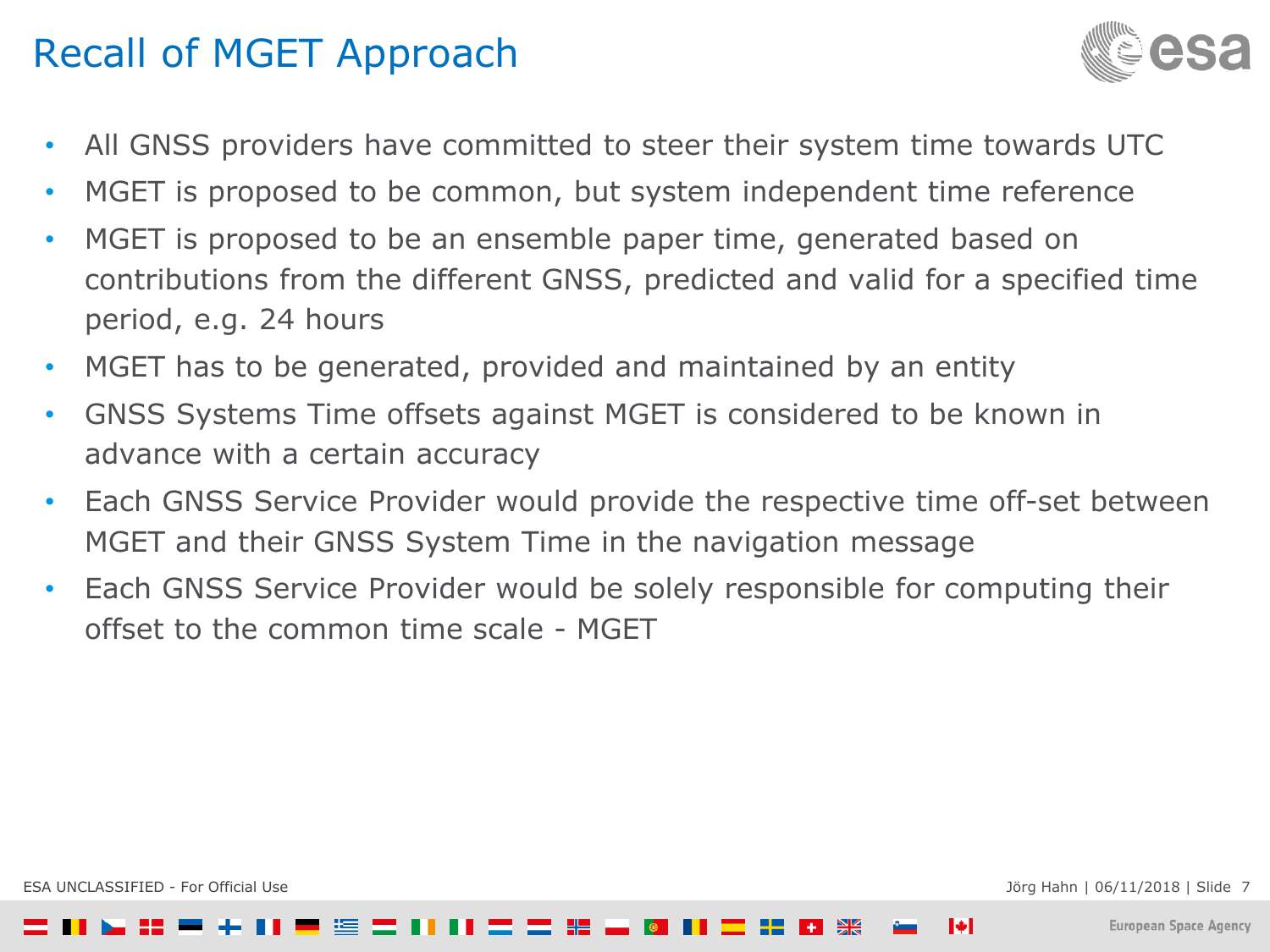#### Recall of MGET Basic Concept





ESA UNCLASSIFIED - For Official Use Jörg Hahn | 06/11/2018 | Slide 8

 $\blacktriangleright$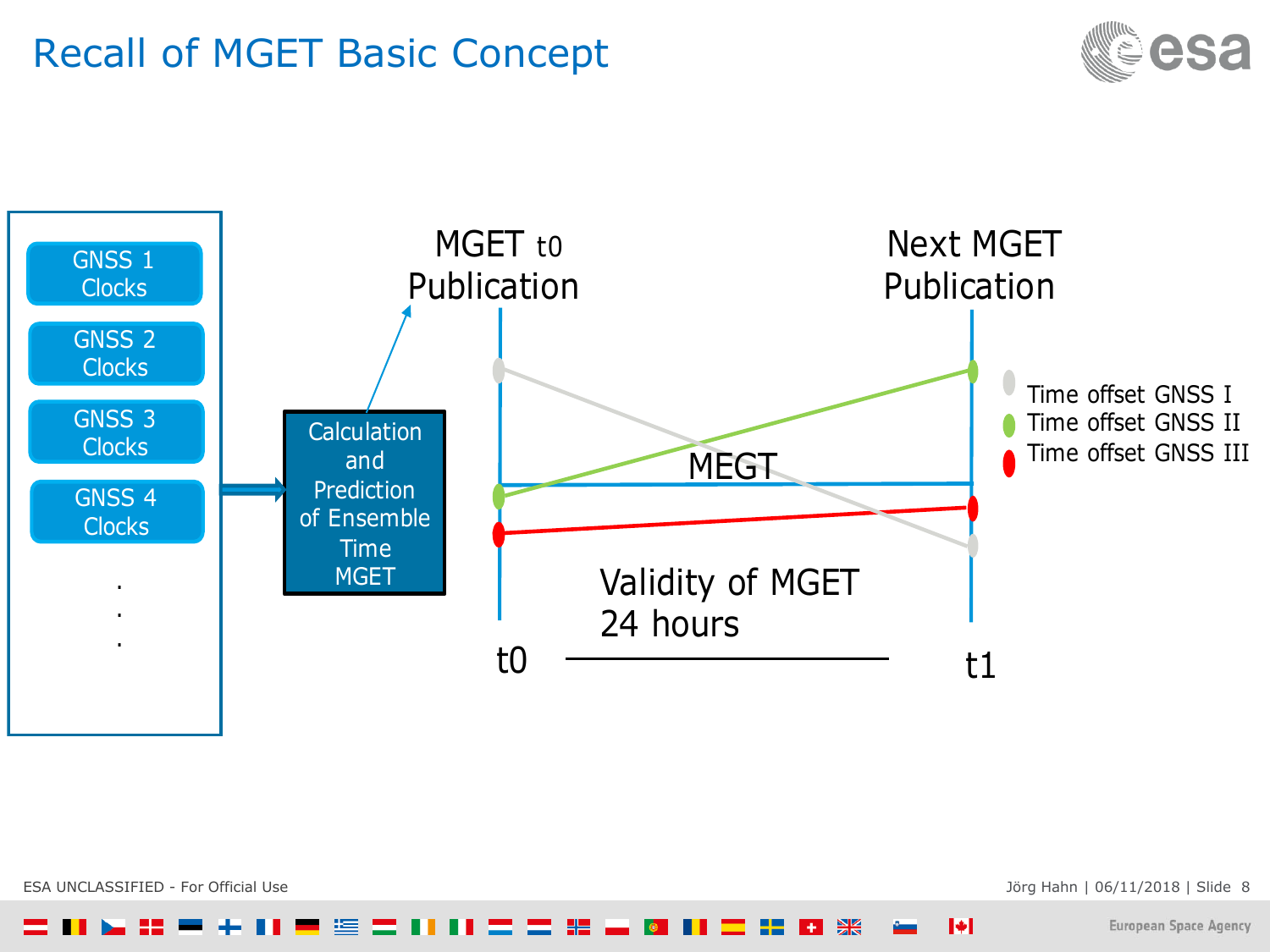#### Recall of MGET Results – ESOC Tests





ESA UNCLASSIFIED - For Official Use Jörg Hahn | 06/11/2018 | Slide 9

 $\blacktriangleright$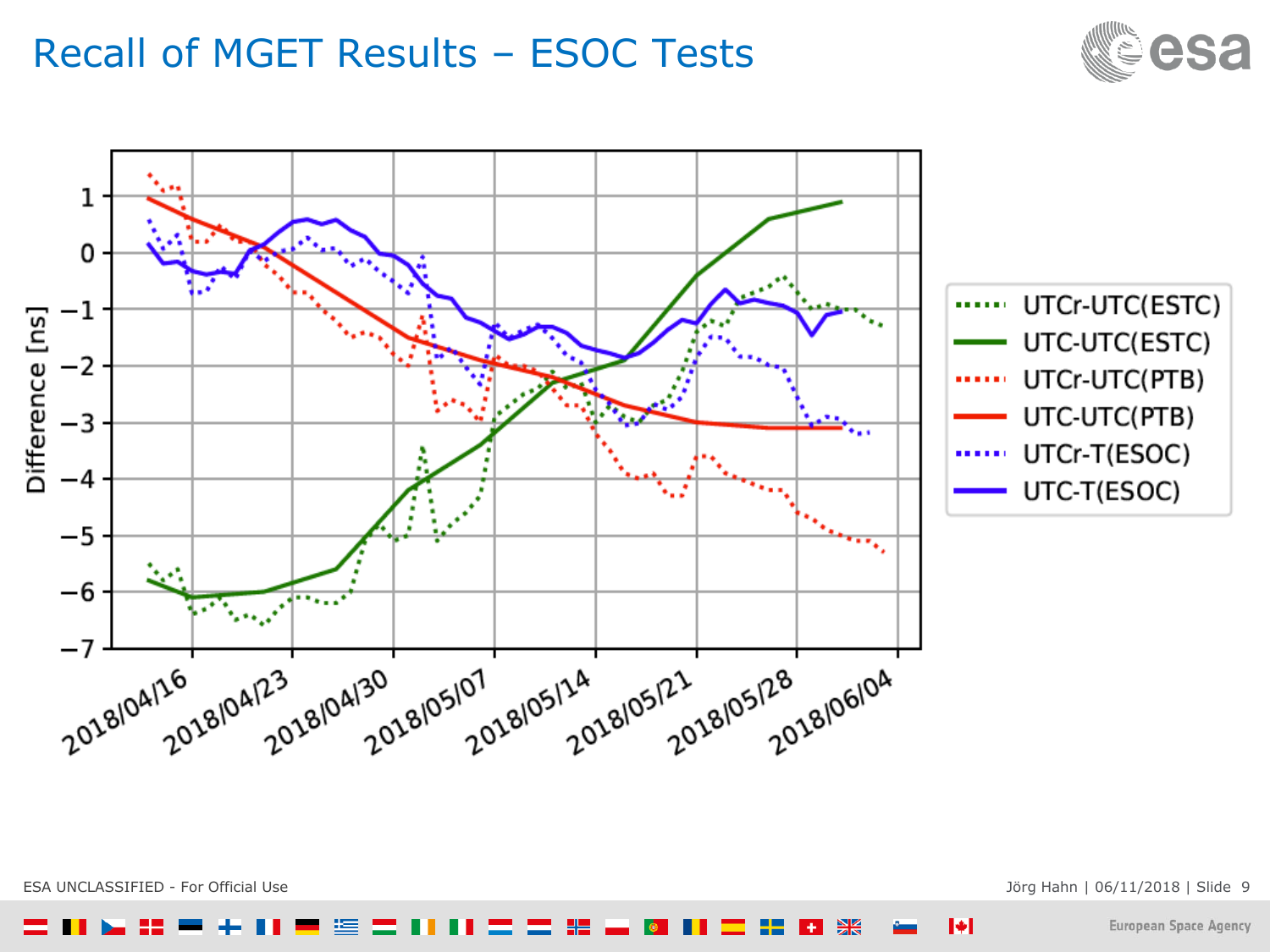#### User cases



- **1. Space applications** (e.g. Precise Orbit Determination)
	- Use of raw GNSSS measurements to estimate the satellite kinematic position
	- High accuracy and precision requirements: orbit accuracy < 5 cm, clock below 0.1 ns.
- **2. Timing user** (carrier phase measurements)
	- General purpose timing receivers
	- High accuracy (ns)
	- Examples: system time synchronization applications (telecommunications, financial services), frequency/phase synchronization applications (electricity grids).
- **3. High-accuracy user** (e.g. PPP, RTK)
	- At the moment no PPP user is using broadcasted GGTO, even in urban environment, too inaccurate
	- Minimum requirements for PPP user: high number of visible satellites, receiver calibration provided by a reliable source
	- Examples: Surveying, Precision Farming and Agriculture Technology, Augmented GNSS with integrated sensors, etc.
- **4. Mass-market user** (code phase measurements)
	- Accuracy at meter-level
	- In urban canyon: due to the critical nature of this environment, system interoperability is a necessary requirement.
	- In open sky: good visibility, which means sufficient amount of measurements; the user could be able to estimate the inter-system time offsets on its own .

ESA UNCLASSIFIED - For Official Use  $\qquad \qquad$  10  $\qquad$  10  $\qquad$  30  $\qquad$  30  $\qquad$  30  $\qquad$  30  $\qquad$  40  $\qquad$  30  $\qquad$  40  $\qquad$  30  $\qquad$  40  $\qquad$  30  $\qquad$  40  $\qquad$  30  $\qquad$  40  $\qquad$  40  $\qquad$  40  $\qquad$  40  $\qquad$  40  $\qquad$  40  $\q$ 

-l+l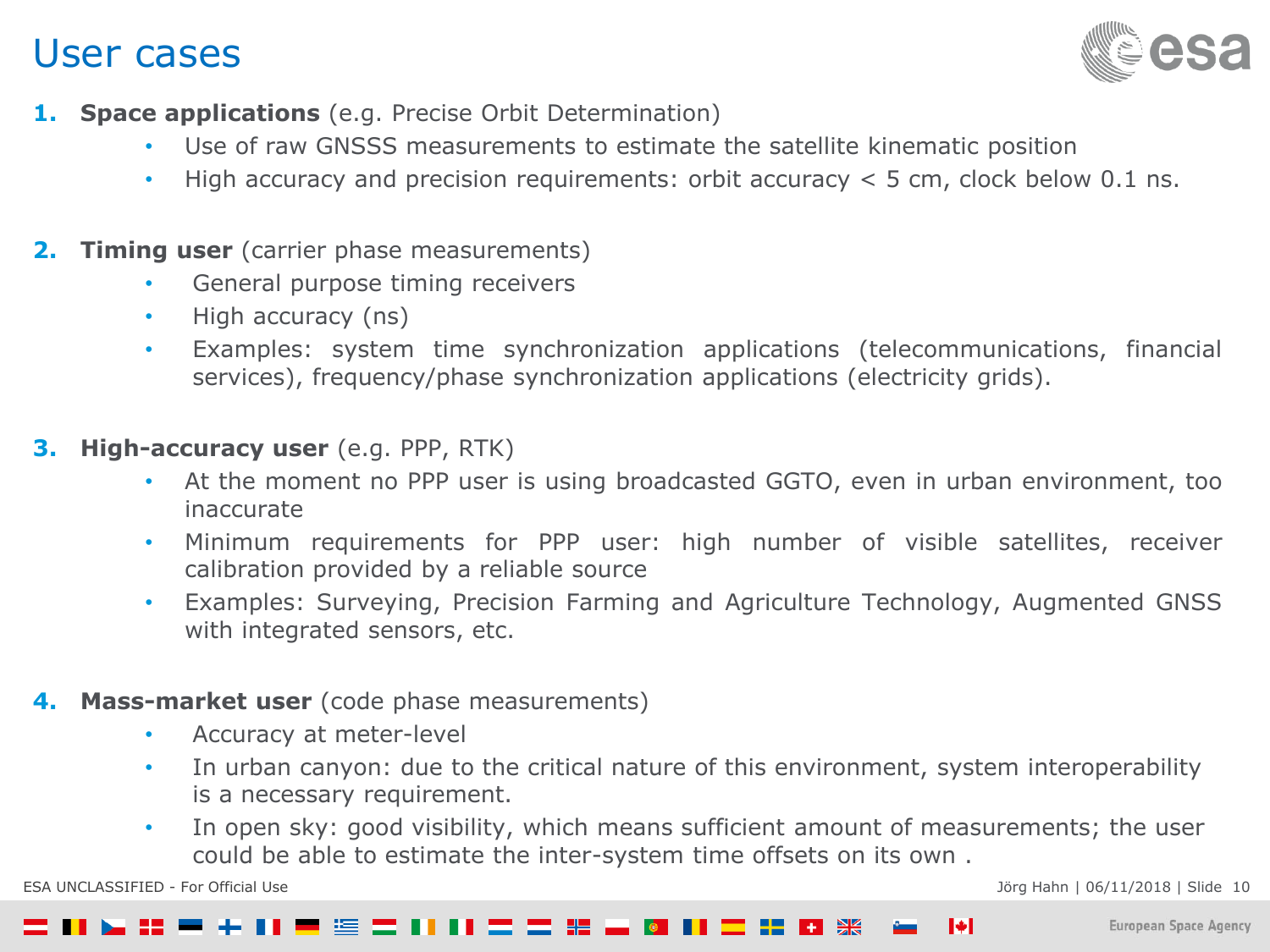#### Test activities



- **Identify suitable calibrated multi-GNSS receivers at different locations** around the world, in order to take into account varying satellite visibility conditions.
- **Exchange of data** with other GNSS system provider or GNSS research institutes.
- **Compute in parallel xGTO at the different locations** as well as **emulate MGET** calculation in a centralized way.
- Work on the **User PVT engine** to implement GNSS Time Offset !
- Suggested experimentation setup:
	- Assuming GPS+GAL+GLO+BDS, deployment of 4 receivers: 1 rx in USA, 1 rx in Europe, 1 rx in Russia, 1 rx in China.
	- o Example of suitable receivers: SEPT POLARX4TR / SEPT POLARX5TR
	- o File format: CGGTTS Version 2E files or RINEX
	- o Long data sets, at least 6 months of data, common time interval to be agreed
	- o Exchange of information regarding the test setup. Parameters required:
		- type of receiver (serial number, number of channels, name of laboratory)
		- precise coordinates of antenna phase centre
		- Information about receiver calibration:
			- Receiver + antenna internal delay
			- Antenna cable delay
			- Delay to receiver reference

ESA UNCLASSIFIED - For Official Use Journal of the Same Handle State 11 and the USA UNCLASSIFIED - For Official Use

Н

 $+1$ 

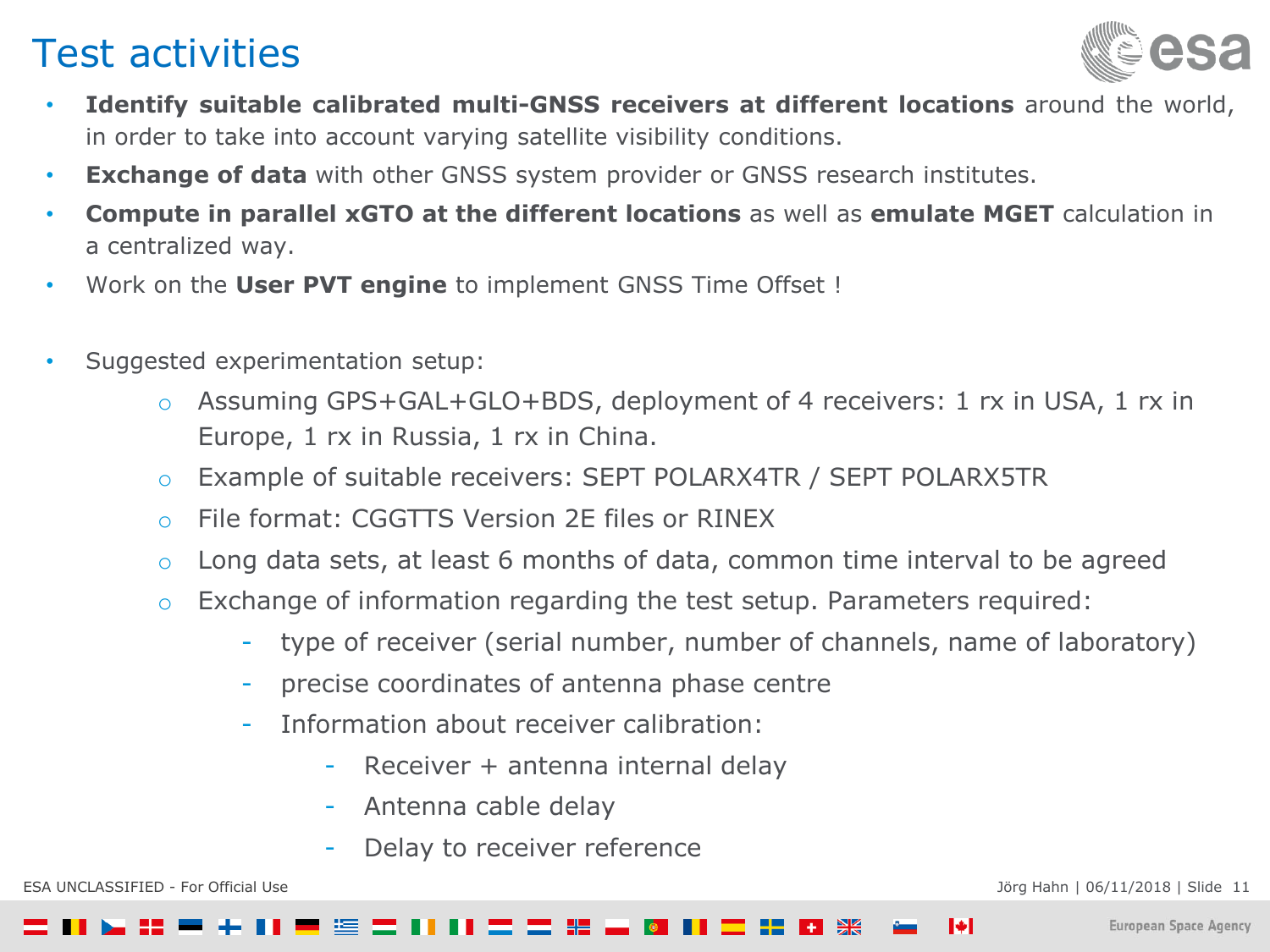#### Critical issues to be evaluated



The results obtained from the test activities shall clarify the following points:

- Impact of receiver calibration for different GNSS systems.
- Assess the quality of the results obtained with receivers deployed at different locations.
- Evaluate the impact of shorter/longer observation periods for the algorithm prediction of xGTO.
- Consolidate the need for harmonization of the concept at system level:
	- o Agreed measurements, algorithm, computation need to be identical for all systems
	- o Calibration techniques as well
	- o Handling of outliers
- Consequences on other systems interoperability in case of failure of one GNSS time dissemination.

I÷.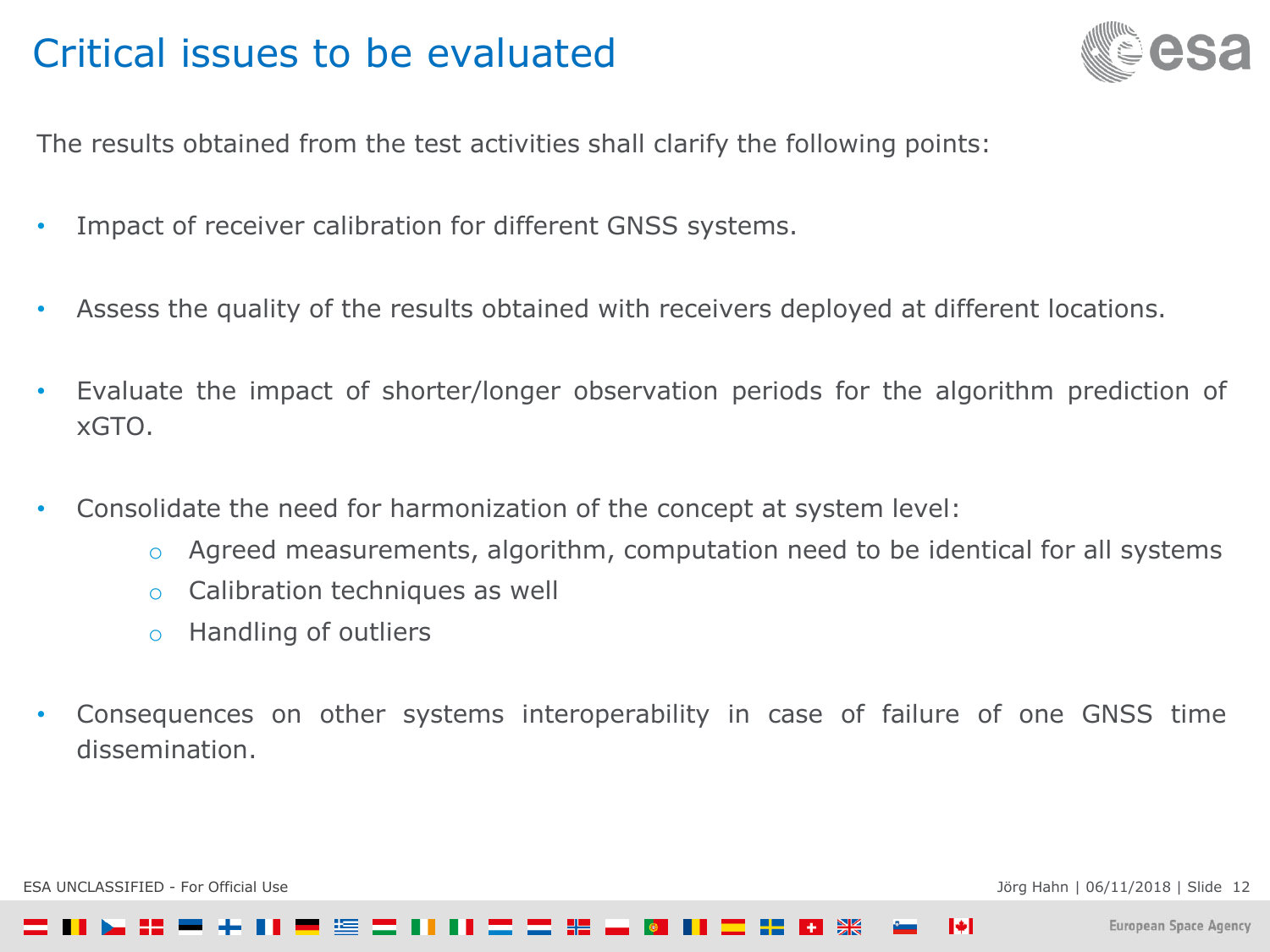### Conclusions (1)



- The xGTO concept presents a simpler implementation wrt to the computation of individual inter-system time offsets by each GNSS provider, which requires significant effort at system-level in order to be able to compute and broadcast several.
- Whereas, each GNSS providers would need to broadcast only one xGTO time correction parameter. Also, xGTO aims at reducing dependency between GNSS systems.
- The implementation of  $xGTO$  is independent on predictions of  $UTC/UTC(k)$ , the accuracy of such predictions and from the latency of dissemination of UTC rapid.
- From preliminary tests (only GPS and Galileo) and results, the concept of xGTO has shown good feasibility and potential to solve the problem.
- Results are in agreement at ns level with the current GGTO at user level, however the differences in the averaging and prediction algorithm among GNSS and the use of different receivers need to be considered.

ESA UNCLASSIFIED - For Official Use  $\qquad \qquad$  13